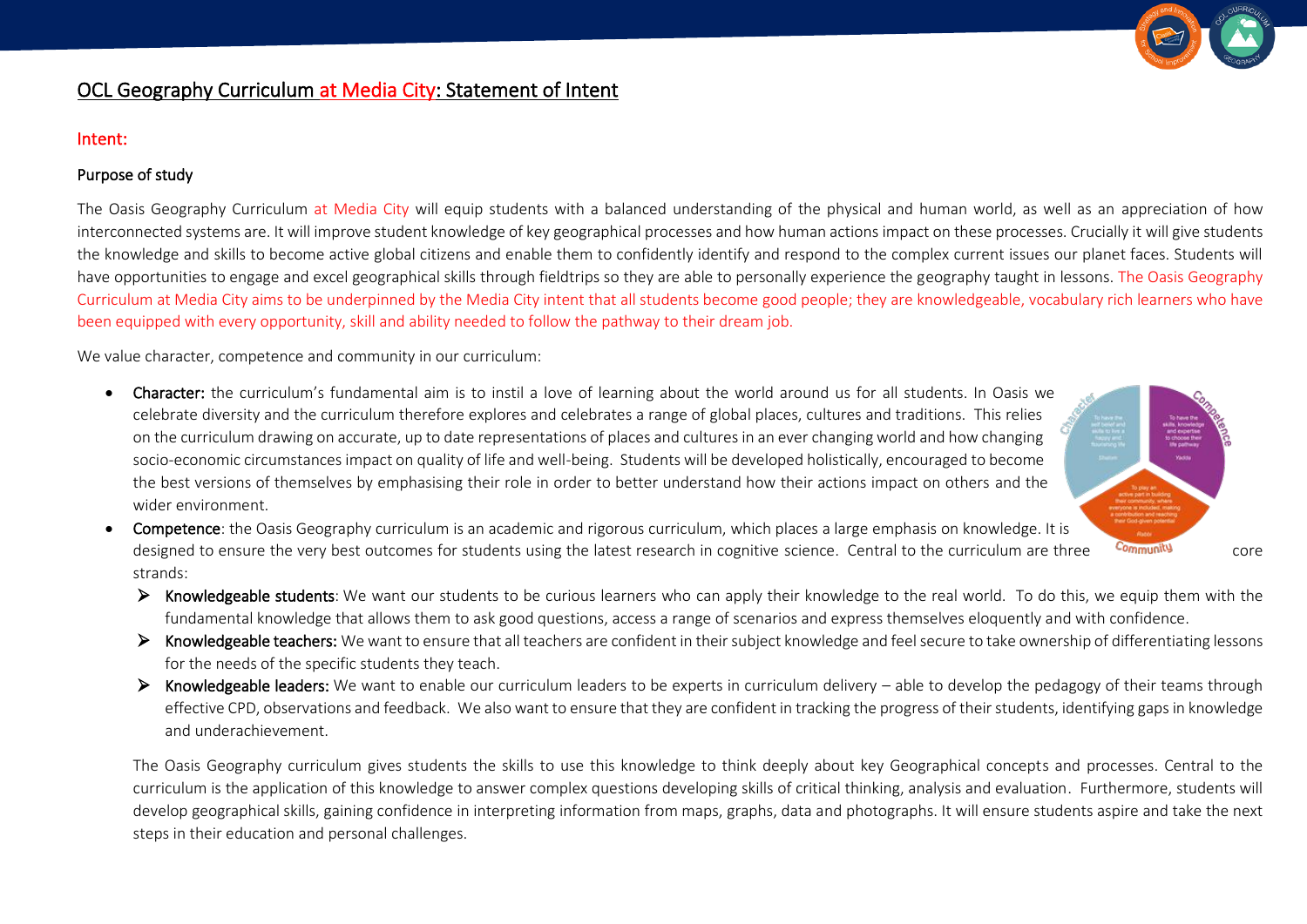

Community: the curriculum will help students to understand local, national and global communities. Fundamentally students will be encouraged to study the interconnected nature of our world and look at their role in an ever changing planet. We want Oasis students to be global citizens. The curriculum fosters this through the provision of opportunities for students to take action and become active members of society, championing for sustainable change. We also want our students to have meaningful experiences and see Geography in action through multiple opportunities for human and physical fieldtrips, where they are able to collect and interpret primary data, as well as analyse secondary data.

#### Core concepts and principles of progression

The Oasis Geography curriculum at Media City is carefully planned so that knowledge, skills and understanding are developed over time.

- Breadth and depth of knowledge. A wide body of knowledge is covered across a range of human and physical topics. Up to date case studies are used to explore key geographical themes that draw on accurate, current data.
- Mastery of knowledge. We want students to be able to retain this knowledge and understand the interconnected nature of Geography. Units are sequenced so that concepts and processes are interleaved across the five years, constantly building on previous knowledge and skills. Topics are revisited with increasing depth across KS3 and KS4. *For example weather and climate is introduced in Year 7, which provides the foundational knowledge for a study of climate change in Year 8. This is consolidated and extended in Year 9 where students study a range of geographical concepts and processes affected by weather and climate including a more indepth study of climate change, extreme weather events and desertification. This provides a detailed base of knowledge for students in Year 10 and 11 to better understand causes of food insecurity in the Challenge of Resource Management and processes of weathering in Physical Landscapes in the UK.*
- Geographical skills. We want students to have a range of geographical skills including the interpretation and analysis of maps, graphs, photographs, satellite images and diagrams. These are interleaved across the curriculum and constantly revisited within increasing complexity.
- Fieldwork skills. We believe all Geographers need to be able to carry out fieldwork, during which students collect and analyse primary data. Fieldwork is introduced at KS3 when students start to carry out their own sustainability projects. These are developed in KS4, during which students are required to undertake two fieldworks in contrasting environments.
- Application of skills and knowledge to the real world. A key focus of the curriculum is the mastery of flexible knowledge, which students can successfully apply to new geographical contexts. Once this has been achieved students will be able to draw on their Geography education to better understand places and current global issues, even those which they have not directly studied.
- Active citizens. The curriculum's ultimate goal is for students to become active global citizens, empowered to act on key geographical issues and challenges such as sustainability, water pollution and insecurity, poverty, gender inequality and climate change. Units have been designed to ensure students are aware of their place in an ever changing world and how they can initiate the change they want to see.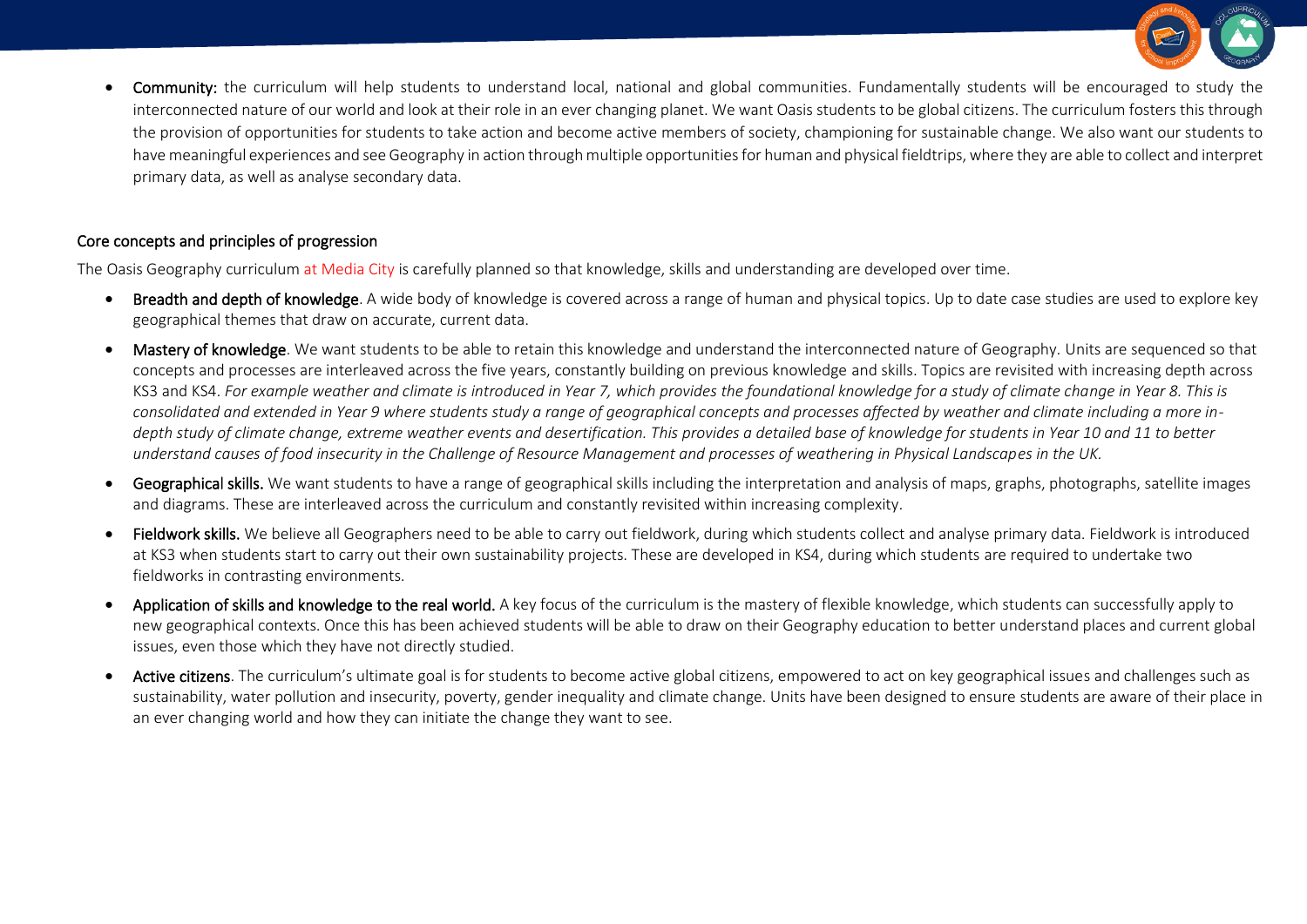

# Impact:

# Aims/Outcomes:

Through our carefully sequenced and ambitious curriculum we intend that our varied and diverse geographical education provision will achieve these outcomes:

To equip all students with the knowledge and skills to ensure students have:

- An understanding of global physical and human processes
- An awareness of local, national and global opportunities and challenges
- An understanding of places through a varied study of different case studies across the curriculum covering all the world's continents
- An understanding of how socio-economic circumstance impact on quality of life and how these change as countries develop, in an ever changing world
- An awareness of their place in the role and an understanding of how they can implement change for the good

To provide students opportunities to experience Geography in action through:

- Multiple opportunities to undertake fieldwork studies in contrasting locations.
- Working with representatives across Oasis Global hubs in Mozambique, India and South Africa
- A focus on Geography related careers

To enable all students to develop their character, confidence and identity through Geography, evidenced by:

- A lifelong love of Geography and the world they live in
- A belief that they can implement the change they want to see
- Resilience to learn and apply knowledge, as well as take feedback and reflect effectively
- Empathy, sensitivity, understanding and openness to global cultures and traditions
- Confidence, collaboration and leadership skills
- An understanding of Geography's role in shaping individuals, culture and communities.

# Cognitive science underpinning lessons and their structure:

- *Why Knowledge Matters: Rescuing Our Children from Failed Educational Theories*. Hirsch, E.D.
- *Cognitive Load During Problem Solving*. Sweller, J.
- *Co*gnitive load theory: research that teachers really need to understand. Centre for Education Statistics and Evaluation
- *Teach like a champion 2.0.* Doug Lemov
- *7 th myths about teaching*. Dylan Wiliam
- *Explicit direct instruction*. John Hollingsworth.
- *Memorable teaching*. Peps Mccrea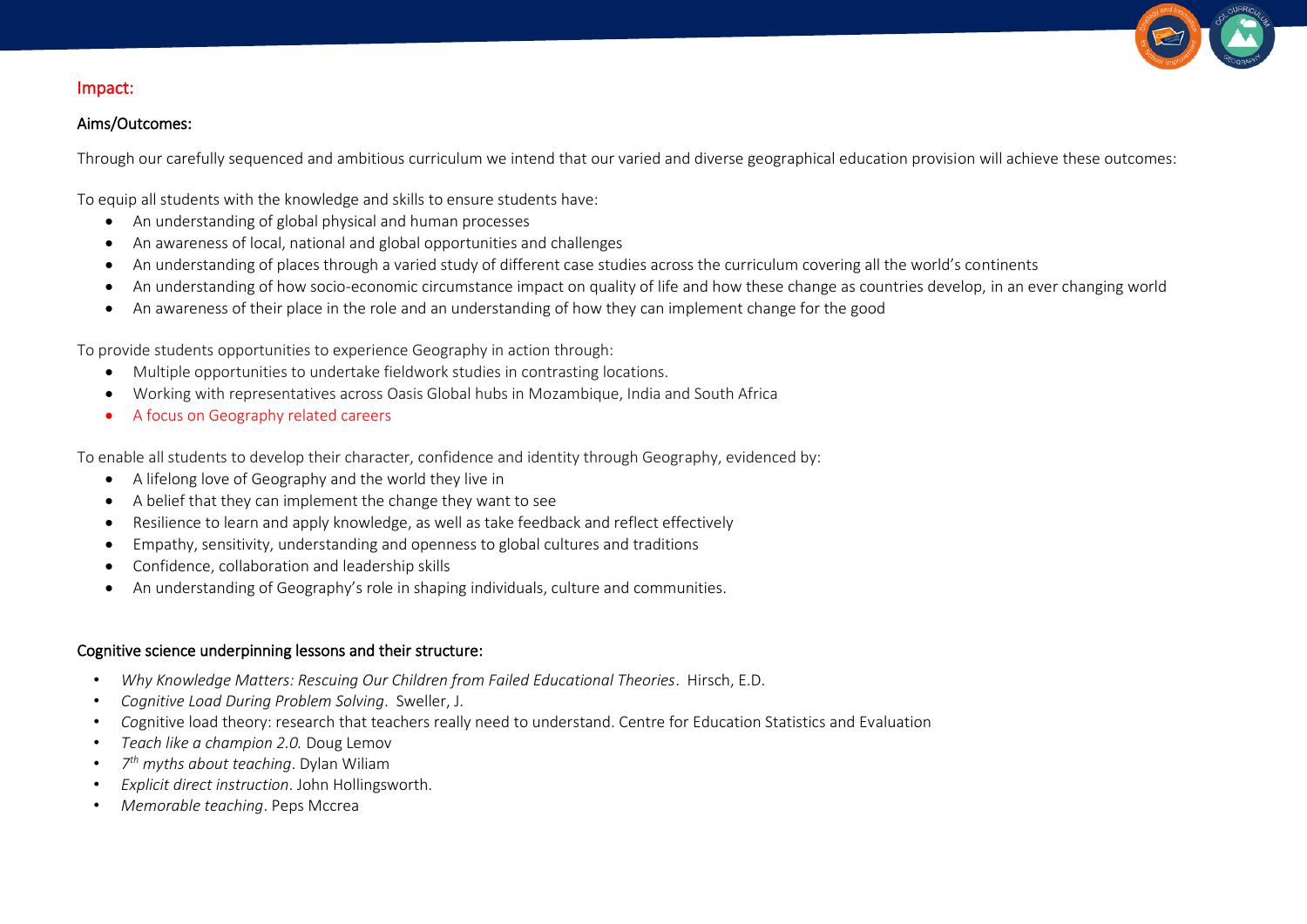

# Implementation:

The OCL Geography Curriculum at Media City teaches KS3 and a 2-year KS4. The curriculum is broad and ambitious, covering a range of human and physical topics and engaging in a wide variety of environmental and social issues, both locally, nationally and globally, marine and terrestrial. Students build their knowledge, understanding and skills as they move along their learning journey, with progression through Geographical theory and complexity of issues. At GCSE students follow the AQA Geography specification.

KS3 suitably builds students' knowledge and understanding in order to prepare students for their GCSE years and beyond. The OCL Geography Curriculum at Media City enables students to explore their local environment as well as the wider world around them. Whilst looking at the patterns globally, a focus within our local world and what it looks like here in Salford is maintained. Exploration of the historical, social, environmental and economic changes that have shaped Salford, culminates in fieldwork to explore the Salford Quays and a local ecology park. Whilst still looking at the local context in subsequent year groups, topics begin to focus further afield, including a range of national and international case studies to highlight key issues which can and will affect the students' lives at some point. Key geographical concepts are assessed throughout the curriculum, revisited regularly and understanding deepened. Each KS3 assessment combines the three key skills required from a geographer – retrieval of key knowledge, analysis of geographical sources and interpretations and justifications for evidence-based opinion. At KS4 this is done with reference to the requirements of each GCSE paper, to ensure familiarity and residual knowledge about examination expectations.

Links between topics are made explicit so that students can build on prior knowledge and understanding, as underpinned by the cognitive science research. Do now activities at the start of every lesson allow students to practice their knowledge recall.

Students are provided with a knowledge organiser to help introduce new key terms and ideas. Lessons are differentiated and support offered to ensure that all students achieve their potential. Interleaving allows all student to re-visit key material. Each lesson has a specific Geographical careers and vocabulary focus. CPD and department joint planning team will ensure that all geography teachers are confident with their subject matter and skills needed to deliver this curriculum to the highest standard. Geography teachers will have the opportunity for moderation activities and regional and national INSET and support where needed.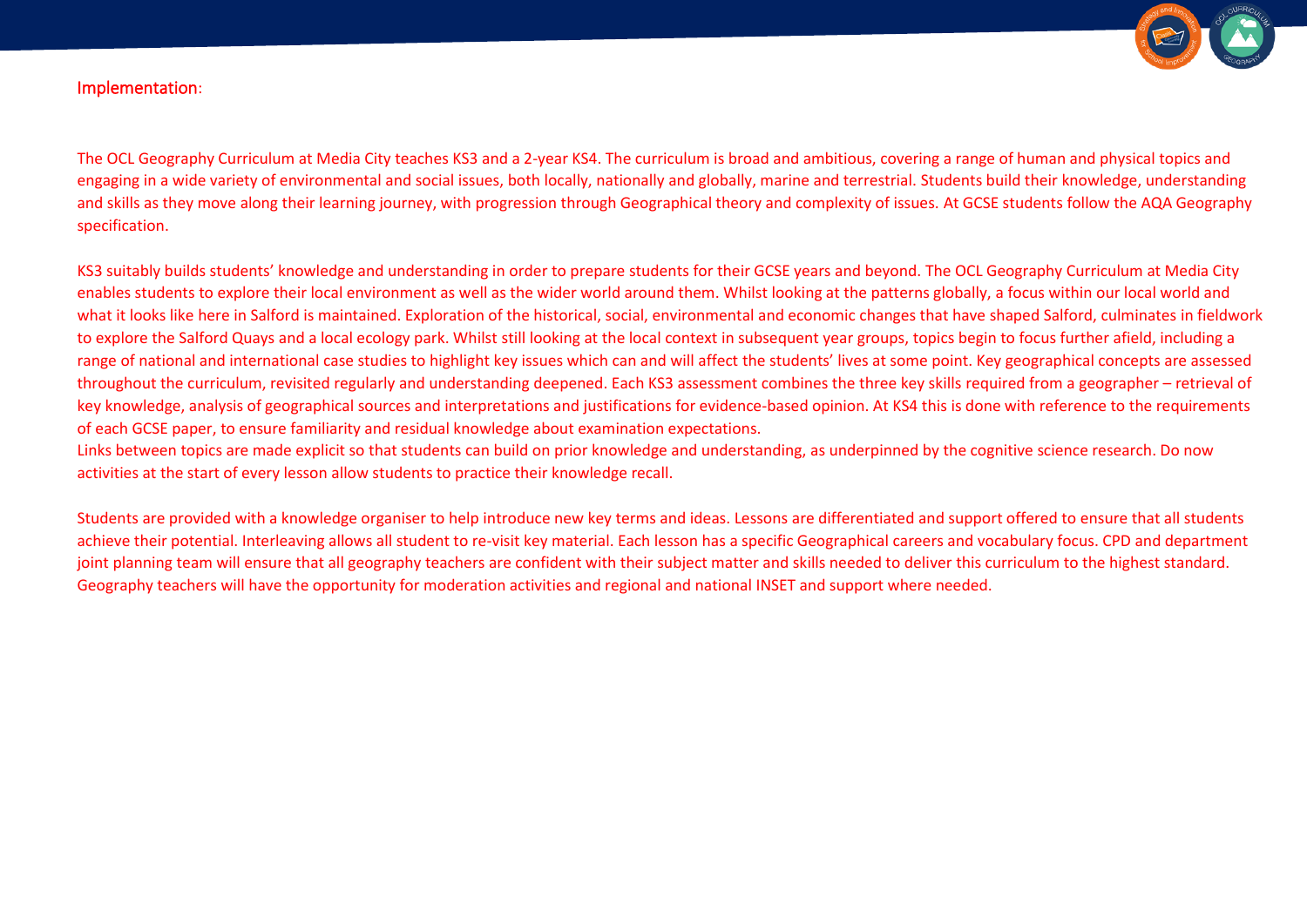

# OCL Geography Curriculum at Media City: Long Term Plan

In Year 7, students arrive with a variety of Geographical experiences, skills and knowledge which is affected by previous personal experiences and the primary school they attended. Teachers work closely with students to understand their starting point in Year 7.

- Breadth, depth and mastery of knowledge. Across year 7, students are introduced to key topics of tectonics hazards, development, weather and climate, rivers, sustainability and locations on a global, national and local scale. Students should arrive to KS3 with an understanding of the world's continents, countries, oceans and lines of latitudes. This prior understanding is drawn on during the Autumn 1 unit where students study the world at a global, national and local scale. During this unit students start to think about these locations in a physical and human context and start to think about their sense of place. With a firm locational knowledge of the world, Autumn 2 focuses on Tectonic Hazards, in which students will study the causes, impacts and responses to earthquakes, tsunamis and volcanic hazards. At KS2, students will have been introduced to what mountains, volcanoes and earthquakes are which will provide the starting point of this unit. Spring 1 is a pivotal unit in which students study social and economic development, drawing on learning of economic activity and trade links they studied at KS2. This unit will introduce students to categorising countries, development indicators and how social and economic indicators differ across countries at varying stages of development. It also the first time students are asked to explore how the UK and they as individuals can play a role in closing the development gap. Their learning during Spring 1 is instrumental in helping students' access future learning, such as how extreme weather events have varying impacts as a result of a country's stage of development. Spring 2 introduces students to weather and climate where students explore weather processes, climate zones and the impacts extreme weather events have on people and the environment. Again, students will arrive to KS3 with a foundational understanding of what weather and climate is and how it can impact on them. This provides the foundational knowledge for a deeper study of climate change at the start of year 8. Summer 1 focuses on rivers and their associated processes and landforms. Students are introduced to the concept of interconnectedness of the physical and human world through studying how physical events impact on the human world, as well as how human action can influence the physical world. Year 7 finishes with a study of sustainability. In this students must focus on some of the world's key sustainable challenges including fast fashion and plastics in the ocean. Students, again, will be forced to consider their role in these environmental challenges. The unit ends with students completing their first fieldwork where they collect primary data to determine the sustainability of their local area. For some students this will be their first experience of fieldwork.
- Interleaved curriculum: As outlined above, all topics draw on knowledge from previous learning. Further mastery is supported through interleaved do now questions, post unit assessments and homework booklets which force students to constantly revisit previous content and consolidate their understanding.
- Geographical skills. We introduce Geographical skills in year 7, including; cartographic, graphical, numerical and statistical, which will be built on in future years. For example lines of latitude and longitude are introduced in year 7 Autumn 1 to help locate continents and countries of the world. This provides the foundational framework for the use of lines of latitude to describe the distribution of global biomes in year 9. Furthermore OS maps and grid references are introduced in year 7 Summer 1 in the rivers unit. This provides the necessary base knowledge for a more in-depth study of urban landscapes using 6 figure grid references during the year 10 and 11 Urban Issues and Challenges unit.
- Fieldwork skills. Year 7 ends with students completing their first fieldwork where they collect primary data to determine the sustainability of their local area. For many students this will be their first fieldwork experience.
- Application of skills and knowledge to the real world. Student understanding of places and processes are develop through a study of local and global case studies including Asia, Africa, Europe and North America. Students will be required to process this information using complex writing skills including analysis, comparison and evaluation. In Year 7, writing structures will be provided to help students develop these skills. In subsequent years, sentence structures will be simplified working towards students being able to construct complex answers independently.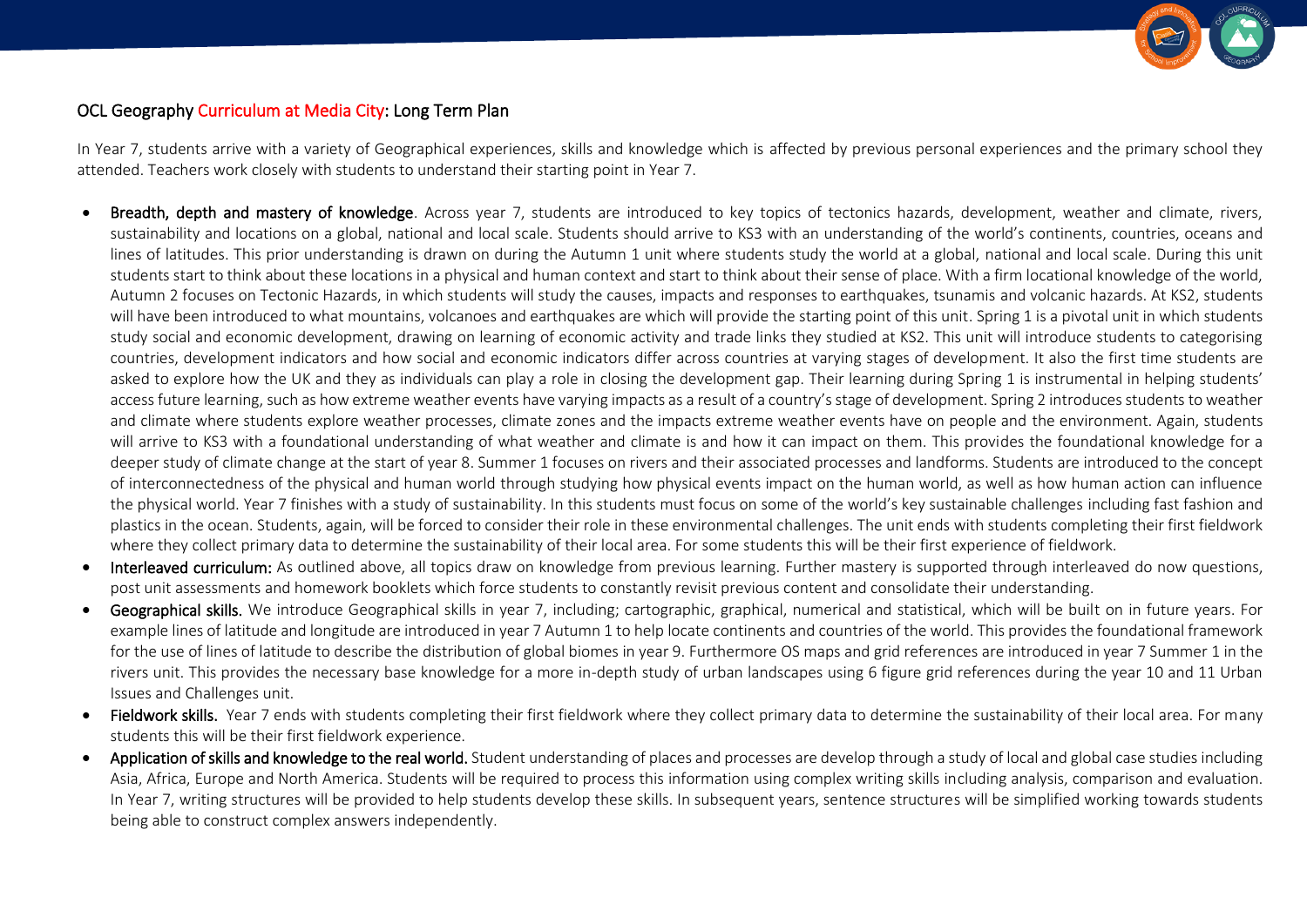

• Active citizens. Students will be encouraged to see their place in the world and how their actions impact on other across all units, however notably in social and economic development. During the final sustainability unit, students will collect and analyse primary data and use this to propose changes in their local environment to their Principal.

| 7                        | Autumn 1                                                                                                                                                                                                                                                                                                                                                                                                                                                                                                                                                                          | Autumn 2                                                                                                                                                                                                                                                                                                                                                                    | Spring 1                                                                                                                                                                                                                                                                                                                                                                                                                                                                                                                                                                   | Spring 2                                                                                                                                                                                                                                                                                                                                                                                                                                                                                                                                         | Summer 1                                                                                                                                                                                                                                                                                                                                                                                                                                                                             | Summer 2                                                                                                                                                                                                                                                                                                                                                                                                                                                                                                                                                                                                                    |
|--------------------------|-----------------------------------------------------------------------------------------------------------------------------------------------------------------------------------------------------------------------------------------------------------------------------------------------------------------------------------------------------------------------------------------------------------------------------------------------------------------------------------------------------------------------------------------------------------------------------------|-----------------------------------------------------------------------------------------------------------------------------------------------------------------------------------------------------------------------------------------------------------------------------------------------------------------------------------------------------------------------------|----------------------------------------------------------------------------------------------------------------------------------------------------------------------------------------------------------------------------------------------------------------------------------------------------------------------------------------------------------------------------------------------------------------------------------------------------------------------------------------------------------------------------------------------------------------------------|--------------------------------------------------------------------------------------------------------------------------------------------------------------------------------------------------------------------------------------------------------------------------------------------------------------------------------------------------------------------------------------------------------------------------------------------------------------------------------------------------------------------------------------------------|--------------------------------------------------------------------------------------------------------------------------------------------------------------------------------------------------------------------------------------------------------------------------------------------------------------------------------------------------------------------------------------------------------------------------------------------------------------------------------------|-----------------------------------------------------------------------------------------------------------------------------------------------------------------------------------------------------------------------------------------------------------------------------------------------------------------------------------------------------------------------------------------------------------------------------------------------------------------------------------------------------------------------------------------------------------------------------------------------------------------------------|
|                          | World Map - UK - Settlements<br>My Local Area                                                                                                                                                                                                                                                                                                                                                                                                                                                                                                                                     | <b>Tectonic Hazards</b>                                                                                                                                                                                                                                                                                                                                                     | Social & Economic Dvt.                                                                                                                                                                                                                                                                                                                                                                                                                                                                                                                                                     | Weather & Climate                                                                                                                                                                                                                                                                                                                                                                                                                                                                                                                                | <b>Rivers</b>                                                                                                                                                                                                                                                                                                                                                                                                                                                                        | Sustainability<br>Sustainability of their local area<br>(FW)                                                                                                                                                                                                                                                                                                                                                                                                                                                                                                                                                                |
| covered?<br>What will be | 1. World: continents, oceans,<br>countries<br>2. World: how do continents differ<br>(climate, populations, size)<br>3. UK: physical geography<br>4. UK: deciduous ecosystem<br>UK: historic settlement: type and<br>size, types of settlement, UK:<br>historic settlement: features<br>needed for a settlement to<br>development,<br>Describe and explain the UK's<br>6.<br>population distribution<br>7. My local area: physical landscape<br>8. My local area: human (population<br>demographic, employment,<br>opportunities, challenges)<br>9. My place within the local area | What is a natural hazard?<br>2. Structure of the earth and theory<br>of continental drift.<br>3. Plate boundaries<br>4. What is a volcano?<br>5. Effects of Mt Merapi.<br>6. PPP<br>7. What is an earthquake?<br>8. Effects of Nepal (2015)<br>$9.$ PPP<br>10. What is a tsunami?<br>11. Effects of Japan (Tohoku)<br>12. Why do people choose to live in<br>areas of risk? | 1. Employment sectors<br>2. Changing economies<br>3. Economies of the world<br>4. Development indicators<br>5. Causes of the development gap<br>6. Impact of colonisation in Haiti<br>and Dominican Republic<br>How has the UK benefitted<br>economically from imperialism?<br>7. Quality of life in an LIC, NEE, HIC<br>(Malawi to Laos)<br>8. Quality of life in an LIC, NEE, HIC<br>(Malawi to Laos)<br>9. How has the UK played a role in<br>reducing the development gap?<br>10. Bottom up / top down aid.<br>Change to study of fair trade<br>(banana trade (Clare)? | 1. What is weather and how do we<br>measure weather?<br>2. Air pressure systems<br>3. Types of rain<br>4. Extreme weather: Beast from the<br>Fast<br>5. Extreme weather example:<br><b>Australian Wildfires</b><br>6. Extreme weather: Hurricane Irma<br>7. Describing climates (climate<br>graphs)<br>8. Explaining climates<br>9. Climatic zones around the world.<br>10.22<br>11. Suggestions:<br>12. Distance from coastline and<br>impact on climate (Joel)<br>13. Skills – complete graphs<br>14. Causes and impacts of tropical<br>storms | 1. Water cycle, drainage basin<br>2. How do we use rivers?<br>3. River processes<br>4. Waterfall, gorge,<br>5. Meander, ox-bow lake<br>6. Grid references, contour lines,<br>identifying river landforms<br>7. Causes of flooding<br>8. Impacts of Thames Flood<br>(optionality for local river)<br>9. Managing rivers (final activity<br>refers to a figure of management<br>of their local river - how has ????<br>reduced the risk of future<br>flooding<br>10. Storm hydrographs | 1. What is sustainability?<br>Sustainable development goals<br>2. Global sustainability: what is the<br>problem? Plastics<br>3. What is the solution? Plastics<br>(Hugh and Anita's war on plastic)<br>4. Global sustainability: What is the<br>problem? Fast fashion<br>(Wintringham)<br>5. What is the solution? Fast<br>fashion<br>6. How is the UK responding to<br>global sustainability issues?<br>7. Fieldwork (4 lesson) - Clare,<br>Sophie, Vikki, Megan<br>8. Sustainability in your local<br>area/school?<br>9. How do your actions impact on<br>the UK and the world?<br>10. How can we be more<br>sustainable? |
| Skills                   | Maps: atlas, choropleth, dot, relief,<br>transport, OS maps,                                                                                                                                                                                                                                                                                                                                                                                                                                                                                                                      | Photographs, maps, plate boundary<br>figures, GIS - impact of hazards (aerial Mean, mode, median, pictograms<br>& satellite photos)                                                                                                                                                                                                                                         | Pie charts, photographs, flow maps,                                                                                                                                                                                                                                                                                                                                                                                                                                                                                                                                        | Climate graphs Latitude and<br>longitude, including coordinates if<br>storm plotting tropical storm path                                                                                                                                                                                                                                                                                                                                                                                                                                         | Grid references, contour lines,<br>photographs, OS maps                                                                                                                                                                                                                                                                                                                                                                                                                              | Data collection:<br>Data presentations:                                                                                                                                                                                                                                                                                                                                                                                                                                                                                                                                                                                     |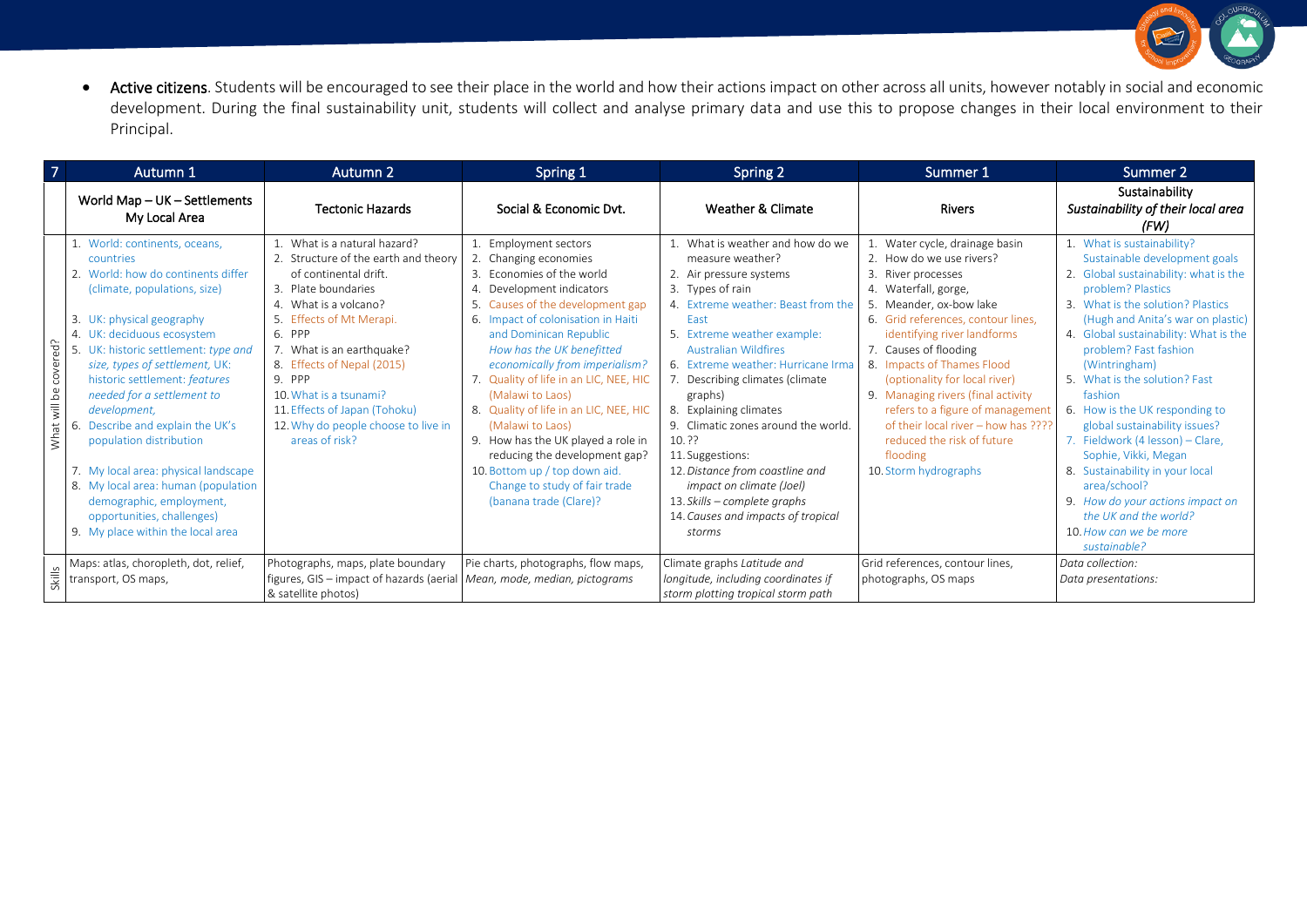

- Breadth, depth and mastery of knowledge. Across year 8, students are introduced to key topics of climate change, population and urbanisation, cold environments, globalisations and superpowers, coasts and a study of the Middle East. Students will start year 8 studying climate change which builds on their understanding of weather and climate from year 7. Initially students will identify evidence of climate change and then explore its natural and anthropogenic causes. They will build on their knowledge of places from year 7 and explore the impacts of climate change across the globe. Further to this students gain a deeper understanding on how a country's level of development (year 7) can influence on their ability to respond to the impacts effectively. This unit will finish by looking at the role we can play both globally and locally in dealing with climate change, getting student to think about how they can be active global citizens in their own homes, academies and further afield. Students will them move onto population and urbanisation. Knowledge and understanding of social and economic development will be built upon by exploring the DTM and comparing populations in different stages of development. The unit then explores the key theme of migration and the opportunities and challenges it poses for Mumbai's population and environment. The unit ends by building on year 7 knowledge of sustainability by looking for sustainable solutions for Mumbai's urban growth challenges. Within cold environments, students will build on their knowledge of places and processes by exploring cold environments and their associated glacial processes and landforms in Antarctica and Russia. Next is a study of globalisation and superpowers. In this unit students will build on their understanding of places and countries by identifying key global players such as China. Student understanding of how countries develop, helps tem to understand how globalisation impacts on countries in various stages of development. Students will finish this unit by exploring the interconnectedness between countries and will look at China's investment in different countries in Africa. The coasts unit builds on students' knowledge and understanding of physical processes from their previous study of rivers and glacial landscapes. Students will first look at the physical processes and then how these processes form landforms along the coast and then how coasts can be managed and will explore this through and decision making exercise. Finally we will finish this unit by exploring coastal threats to the Maldivian atolls. The final unit of study is a study of The Middle East, whereby students will be introduced to countries in the Middle East such as the UAE and Yemen. The unit aims to build on student's previous knowledge of many units including the physical landscapes, climate, social and economic development. In this unit, resources will be explored as will the desert ecosystem. Students will finish this unit by looking at challenges and conflicts in Yemen and the wider Middle East.
- Interleaved curriculum: As outlined above, all topics draw on knowledge from previous learning. Further mastery is supported through interleaved do now questions, post unit assessments and homework booklets which force students to constantly revisit previous content and consolidate their understanding. This helps students to have a broader knowledge base, in which synoptic links can be made across units taught in years 7-8.
- Geographical skills. In year 8 students will build on some of the geographical skills that have been embedded from year 7. In particular, students will build on their cartographic skill by exploring maps and locating places of study in all units. Students will also work on graphical skills through the exploration of climate change through different timescales and periods. In year 8 students will become adept at OS maps skills such as coordinates as they explore coastal features on OS maps.
- Fieldwork skills. There are no fieldwork projects in Year 8 where primary data is collected and analysed, however throughout lessons students will analyse data presented in a range of graphs, maps and figures. This will build on the data presentation and analysis skills they started in year 7.
- Application of skills and knowledge to the real world. Student understanding of places and processes are develop through a study of local and global case studies including Asia, Africa, Antarctica, UK and The Middle East. Students will be required to process this information using complex writing skills including analysis, comparison and evaluation. In addition, students will apply their cartographical and graphical skills to new maps and graphs.
- Active citizens. Students will be encouraged to see their place in the world and how their actions impact on other across all units, however notably in climate change students will explore their own role in the climate change movement through the sustainable school proposal they prepare for their Principal which will form part of an Oasis wide initiative/competition.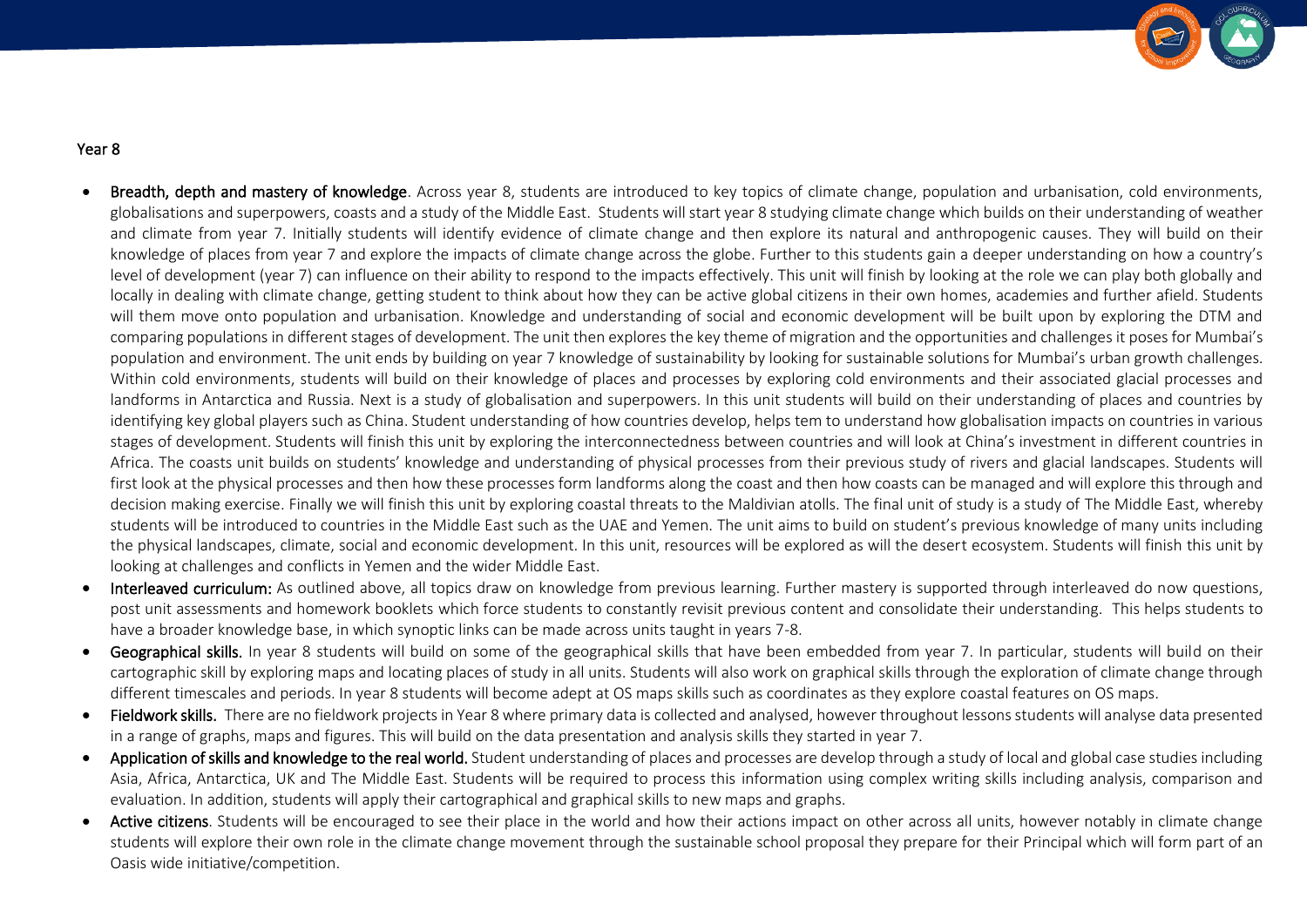| 8                     | Autumn 1                                                                                                                                                                                                                                                                                                                                                                                                                                                                                                                                                                                                                                                                                                                                                                                                                                                                    | Autumn 2                                                                                                                                                                                                                                                                                                                                                                                                                                                                                                                                                                                                                                                                                                                                                                                                                              | Spring 1                                                                                                                                                                                                                                                                                                                                        | Spring 2                                                                                                                                                                                                                                                                                                                                                                                                                           | Summer 1                                                                                                                                                                                                                                                                                                                                                                                                                                                                                                                                                                                                                                                                         | Summer 2                                                                                                                                                                                                                                                                                                                                                                                                                                   |
|-----------------------|-----------------------------------------------------------------------------------------------------------------------------------------------------------------------------------------------------------------------------------------------------------------------------------------------------------------------------------------------------------------------------------------------------------------------------------------------------------------------------------------------------------------------------------------------------------------------------------------------------------------------------------------------------------------------------------------------------------------------------------------------------------------------------------------------------------------------------------------------------------------------------|---------------------------------------------------------------------------------------------------------------------------------------------------------------------------------------------------------------------------------------------------------------------------------------------------------------------------------------------------------------------------------------------------------------------------------------------------------------------------------------------------------------------------------------------------------------------------------------------------------------------------------------------------------------------------------------------------------------------------------------------------------------------------------------------------------------------------------------|-------------------------------------------------------------------------------------------------------------------------------------------------------------------------------------------------------------------------------------------------------------------------------------------------------------------------------------------------|------------------------------------------------------------------------------------------------------------------------------------------------------------------------------------------------------------------------------------------------------------------------------------------------------------------------------------------------------------------------------------------------------------------------------------|----------------------------------------------------------------------------------------------------------------------------------------------------------------------------------------------------------------------------------------------------------------------------------------------------------------------------------------------------------------------------------------------------------------------------------------------------------------------------------------------------------------------------------------------------------------------------------------------------------------------------------------------------------------------------------|--------------------------------------------------------------------------------------------------------------------------------------------------------------------------------------------------------------------------------------------------------------------------------------------------------------------------------------------------------------------------------------------------------------------------------------------|
|                       | Climate Change                                                                                                                                                                                                                                                                                                                                                                                                                                                                                                                                                                                                                                                                                                                                                                                                                                                              | Population and Urbanisation                                                                                                                                                                                                                                                                                                                                                                                                                                                                                                                                                                                                                                                                                                                                                                                                           | <b>Cold Environment</b><br>(Tundra, Russia, Antarctica)                                                                                                                                                                                                                                                                                         | <b>Globalisation and Superpowers</b>                                                                                                                                                                                                                                                                                                                                                                                               | Coasts                                                                                                                                                                                                                                                                                                                                                                                                                                                                                                                                                                                                                                                                           | Study of<br>The Middle East                                                                                                                                                                                                                                                                                                                                                                                                                |
| What will be covered? | 1. Climate change evidence<br>2. Natural causes of climate change<br>(geological timescale)<br>3. Human causes of global warming.<br>4. Who is to blame?<br>5. General impacts of climate<br>change - simplify<br>6. Case study of flooding in<br>Bangladesh (The Drowning<br>Country (Unreported World,<br>Channel 4, 2008)<br>Case study: UK<br>8. How is the UK responding to<br>climate change? Transport,<br>national parks in the UK,<br>afforestation initiative in the UK,<br>UK's role in Paris Agreement<br>9. How can you play a role in the<br>climate change movement?<br>Homes, local initiatives they can<br>get involved in - Bedzed, Greta<br>Thunberg protests, (optionality)<br>10. Students write proposal to<br>principal on how to make their<br>school environment more<br>sustainable (literacy / extended<br>writing - Oasis wide<br>competition?) | 1. Describing global population<br>$distribution -$<br>2. Explaining global population<br>distribution - link to climate,<br>ecosystems, topography, access<br>to water<br>3. DTM - simplify and differentiate<br>for LPA (just death rate? Remove<br>stage $5$ ?)<br>4. Comparing population<br>demographics/characteristics in<br>countries in stages 2 (Malawi), 3<br>(Nigeria) and 4 (Egypt) of the DTM<br>5. Population pyramids<br>6. Migration and natural increase<br>7. Urbanisation and formation of<br>megacities<br>8. Mumbai - opportunities ands<br>causes of urban growth (economic<br>and social)<br>9. Mumbai - challenge of urban<br>growth<br>10. Quality of life in Mumbai's slums -<br>Dharavi (Kevin McCloud)<br>11. Sustainability in Mumbai<br>12. Managing populations: Russia,<br>China, France, Singapore. | 1. World distribution of ice sheets<br>2. How important are our cold<br>environments?<br>3. Glaciers:<br>> processes<br>$>$ landforms<br>4. How do cold environments<br>provide economic opportunities?<br>5. What are the greatest threats to<br>our cold environments?<br>6. Sustainability to protect cold<br>environments<br>7. Antarctica? | 1. What is globalisation and how am<br>I a global citizen?<br>2. The global shift in 1960s and<br>development of TNCs in Asia.<br>3. Impact of globalisation:<br>advantages - multiplier effect<br>(LICs, NEEs, HICs)<br>4. Impact of globalisation:<br>disadvantages (LICs, NEEs, HICs)<br>5. Emergence of superpower: China<br>6. Globalisation in action today -<br>Chinas investment in Africa (road,<br>rail. infrastructure) | 1. Uses of the coastline<br>2. Coastal processes - erosion,<br>weathering.<br>3. Landforms: headland and bay<br>(impact of coastal geology),<br>cave/arch/stack.<br>4. Coastal processes - longshore<br>drift and deposition.<br>5. Landforms: spit, bar and tomolo<br>6. Coastal erosion. Mass movement<br>and cliff retreat. Impact of<br>coastline geology.<br>7 <sub>1</sub><br>Coastal management: hard<br>engineering<br>8. Coastal management: soft<br>engineering<br>9. Shoreline management plans<br>along the Holderness coast.<br>Decision making task - students<br>tasked with different roles to<br>consider.<br>10. Future threats to the coastline:<br>Maldives. | 1. Introduction to the Middle East<br>2. Physical landscape of the Middle<br>East (Hot Desert)<br>3. Climate of the Middle East<br>(climate graphs)<br>4. Population of the Middle east<br>5. Economic importance of the<br><b>Middle East</b><br>6. Resources in the Middle East<br>7. UAE's development<br>8. Deprivation of Yemen<br>9. Conflict in the Middle east<br>10. Role of the western world in the<br>Middle East's conflicts. |
| Skills                | Climate graphs, line graph, world<br>map, literacy (extended persuasive<br>writing)<br>Analysing satellite images e.g. ice cap<br>changes                                                                                                                                                                                                                                                                                                                                                                                                                                                                                                                                                                                                                                                                                                                                   | DTM, population pyramids, maps<br>(climate, relief, dot, choropleth,<br>transport), flow charts                                                                                                                                                                                                                                                                                                                                                                                                                                                                                                                                                                                                                                                                                                                                       |                                                                                                                                                                                                                                                                                                                                                 |                                                                                                                                                                                                                                                                                                                                                                                                                                    | OS maps, photographs, aerial photos<br>Sketch maps?                                                                                                                                                                                                                                                                                                                                                                                                                                                                                                                                                                                                                              | Climate graphs, choropleth maps<br>(population density)<br>Population pyramids (e.g. showing<br>huge number of male economic<br>migrants working in construction in<br>UAE and contrast with Yemen)                                                                                                                                                                                                                                        |

**CONTRACTOR** SUPPRIGULARS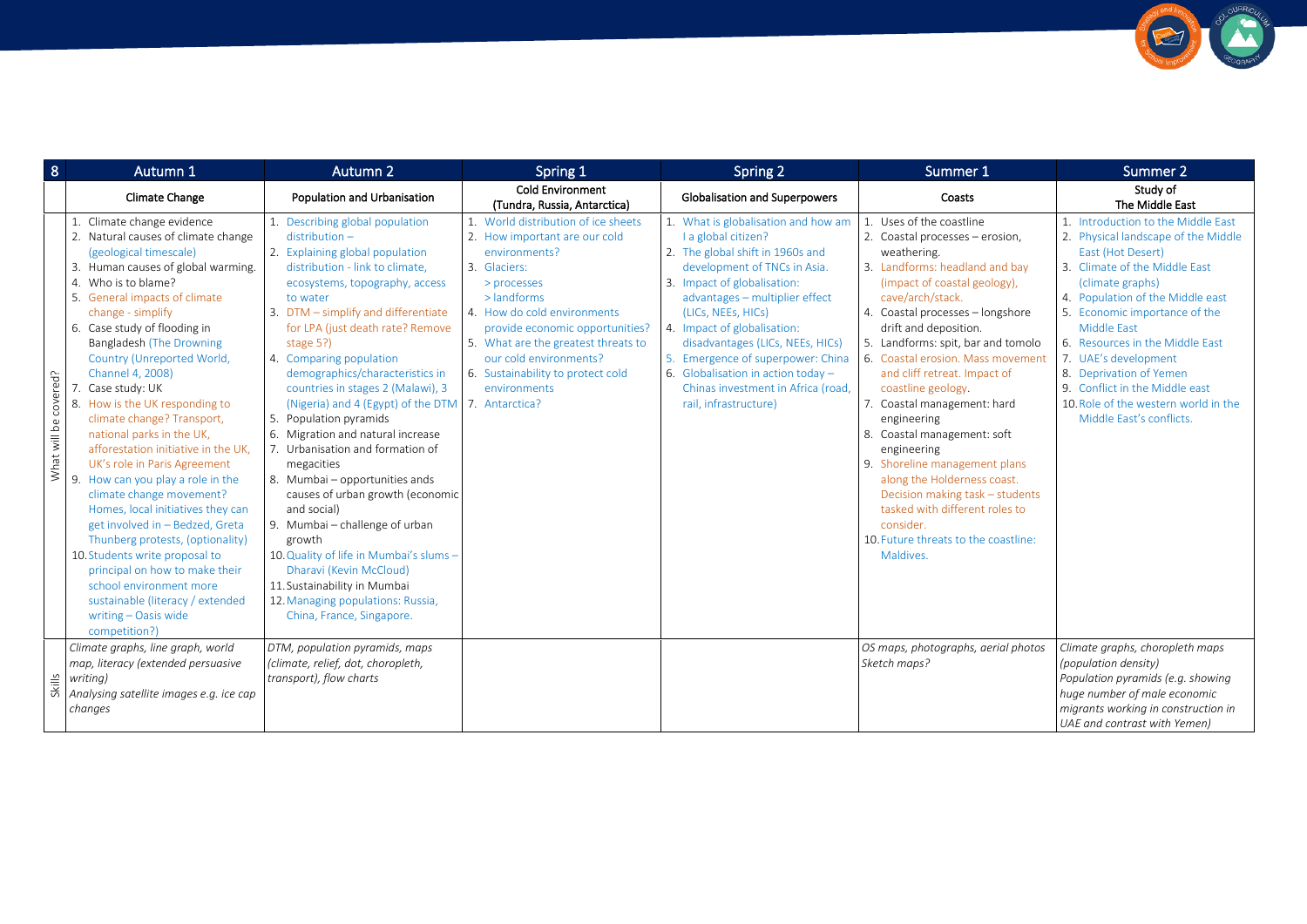

- Breadth, depth and mastery of knowledge. Across year 9 students will build on and link together the knowledge from year 7 and 8 so that they are well prepared for KS4 study, if they choose to study Geography further. The year starts with a topic on interconnectedness where students draw on all previous learning across years 7 and 8 to see how interconnected the physical and human worlds are; how physical process impact on humans socially, economically and environmentally; and how human actions impact on the physical world. This unit will be taught through the study of current topical issues, including Covid-19 and migration. While Autumn 1 consolidates student learning, Autumn 2 requires them to look ahead and see how the key processes learnt across years 7 and 8 are changing and how these will impact on future populations, cultures and physical landscapes. Again this unit will be taught through a study of current topical issues including the impact of climate change on coral bleaching in the Great Barrier Reef, the global trade of waste and threats to extreme environments including the frozen planet and forests. In Spring 1 and 2, students draw on their learning from tectonic hazards and social and economic development in year 7 to better understand how tectonic hazards affect countries of varying degrees of development. They then utilise their understanding of the UK, weather, climate change and fluvial processes taught across KS3 to see how tropical storms, extreme weather events and climate change impact on people and the environment and how these events are being affected by an ever changing world. Year 9 finishes off with a deep study of ecosystems. Previously the concept of ecosystems has been introduced through a study of the deciduous ecosystem in the UK in year 7, as well as an exploration of cold environments in Russia and Antarctica and deserts in the Middle East during year 8. This will be, however, the first time students study ecosystems as a topic and will require students to see the links and processes that occur within the Amazon Rainforest, Sahara Desert and the Sahel's savannah. Again, the concept of interconnectedness will be a primary focus, requiring students to see how human interact with these environments and the impact they have.
- Interleaved curriculum: As outlined above, all topics draw on knowledge from previous learning. Further mastery is supported through interleaved do now questions, post unit assessments and homework booklets which force students to constantly revisit previous content and consolidate their understanding. This helps students to have a broader knowledge base, in which synoptic links can be made across units taught in years 7-9.
- Geographical skills are developed in year 9 through the analysis of more complex graphs, maps and mathematical skills. For example during the Spring terms students will study scale and apply their learning to movements of plate margins and the diameter of tropical storms clouds. Furthermore they will cover mathematical skills of mean, mode, median, range and interquartile range using a range of tectonic hazard, tropical storm and climate change data. Finally in the Spring term, they will draw on their learning of lines of latitude and longitude to describe the distribution of tropical storms, climate zones and tectonic plate hazards. In the Summer terms students will utilize climate graphs to better understand the climates of various ecosystems; use world maps and lines of latitude to describe the distribution of world biomes and more complex graphs including multiple data graphs that represent different sets of data on the same graph. During their study of ecosystems, students will also practice the skill of percentage change when considering how biomass changes at different levels of the food chain.
- Fieldwork skills. There are no fieldwork projects in Year 9 where primary data is collected and analysed, however throughout lessons students will analyse data presented in a range of graphs, maps and figures. This will build on the data presentation and analysis skills they started in year 7 and 8. It will also help to prepare them for the two GCSE fieldworks they will undertake during Year 10.
- Application of skills and knowledge to the real world. In year 9, application tasks develop in terms of complexity. Students are required to draw on existing knowledge of places and processes in the context of their case studies and apply this to new unseen examples. For example they must utilise their understanding of the Haiti earthquake and Typhoon Haiyan to evaluate the degree of impact natural hazards have on other LICs and NEEs. All examples covered in year 9 equip students to have an accurate and up to date representation of current issues and processes.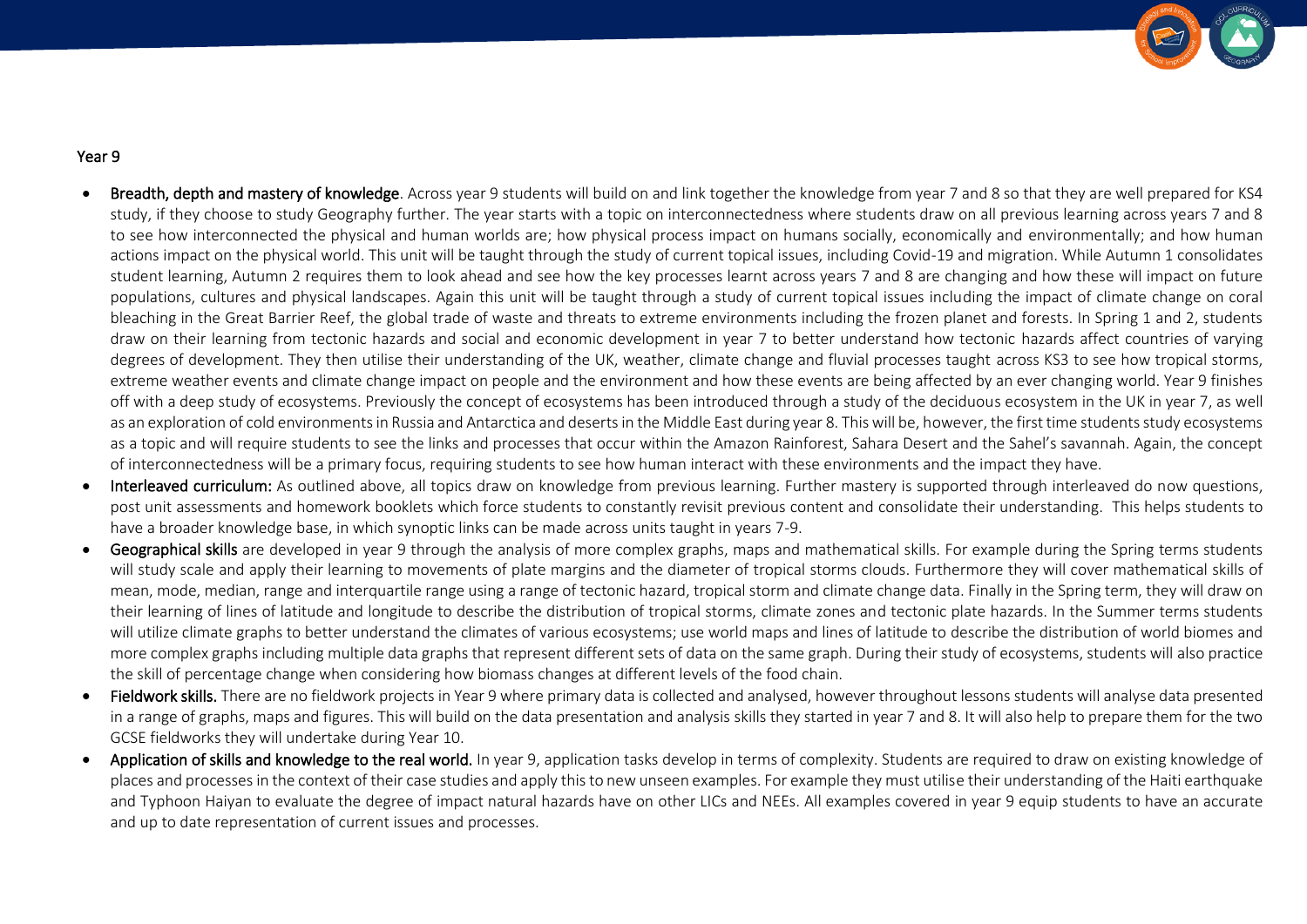

• Active citizens. Throughout the study of the key topics students are given the knowledge, understanding and skills that they need to make a positive contribution locally and globally. Through their study of the units of interconnectedness and what are the greatest threats our planet is facing, students are equipped with the knowledge and understanding to make better decisions on how they interact with the world.

| $\overline{9}$        | Autumn 1                                                                                                                                                                                                                                                                                                                                                                                                                                                                                                                                                                                                                                                                                                                                                                                                                                                                                                                                                                                                                                                                                                                                                                         | Autumn 2                                                                                                                                                                                                                                                                                                                                                                                                                                                                            | Spring 1                                                                                                                                                                                                                                                                                                                                                                                                                                                                                                                                                                                                                                                                                          | Spring 2                                                                                                                                                                                                                                                                                                                                                                                                                                                                                              | Summer 1                                                                                                                                                                                                                                                                                                                                                                                                                                                                                                                                                                                                                                                                                                                                                         | Summer 2                                                                                                                                                                                                                                                                                                                                                                                                                                                                                                                                                   |
|-----------------------|----------------------------------------------------------------------------------------------------------------------------------------------------------------------------------------------------------------------------------------------------------------------------------------------------------------------------------------------------------------------------------------------------------------------------------------------------------------------------------------------------------------------------------------------------------------------------------------------------------------------------------------------------------------------------------------------------------------------------------------------------------------------------------------------------------------------------------------------------------------------------------------------------------------------------------------------------------------------------------------------------------------------------------------------------------------------------------------------------------------------------------------------------------------------------------|-------------------------------------------------------------------------------------------------------------------------------------------------------------------------------------------------------------------------------------------------------------------------------------------------------------------------------------------------------------------------------------------------------------------------------------------------------------------------------------|---------------------------------------------------------------------------------------------------------------------------------------------------------------------------------------------------------------------------------------------------------------------------------------------------------------------------------------------------------------------------------------------------------------------------------------------------------------------------------------------------------------------------------------------------------------------------------------------------------------------------------------------------------------------------------------------------|-------------------------------------------------------------------------------------------------------------------------------------------------------------------------------------------------------------------------------------------------------------------------------------------------------------------------------------------------------------------------------------------------------------------------------------------------------------------------------------------------------|------------------------------------------------------------------------------------------------------------------------------------------------------------------------------------------------------------------------------------------------------------------------------------------------------------------------------------------------------------------------------------------------------------------------------------------------------------------------------------------------------------------------------------------------------------------------------------------------------------------------------------------------------------------------------------------------------------------------------------------------------------------|------------------------------------------------------------------------------------------------------------------------------------------------------------------------------------------------------------------------------------------------------------------------------------------------------------------------------------------------------------------------------------------------------------------------------------------------------------------------------------------------------------------------------------------------------------|
|                       | Interconnectedness                                                                                                                                                                                                                                                                                                                                                                                                                                                                                                                                                                                                                                                                                                                                                                                                                                                                                                                                                                                                                                                                                                                                                               | What are the greatest threats our<br>planet is facing?                                                                                                                                                                                                                                                                                                                                                                                                                              | The Challenge of<br><b>Natural Hazards</b>                                                                                                                                                                                                                                                                                                                                                                                                                                                                                                                                                                                                                                                        | The Challenge of<br><b>Natural Hazards</b>                                                                                                                                                                                                                                                                                                                                                                                                                                                            | The Living World                                                                                                                                                                                                                                                                                                                                                                                                                                                                                                                                                                                                                                                                                                                                                 | The Living World                                                                                                                                                                                                                                                                                                                                                                                                                                                                                                                                           |
| What will be covered? | How does the Afghanistan heroin<br>trail show us that crime<br>interconnects our countries? X2<br>$\triangleright$ Outline of the Afghanistan crime<br>problem (heroin)<br>$\triangleright$ The links between countries in the<br>movement of heroin across the<br>world<br>2. How did the Icelandic volcanic<br>eruption demonstrate how<br>interconnected our world is? X2<br>$\triangleright$ Location, event, Impact on Iceland<br>$\triangleright$ Impacts on countries around the<br>world (UK, Scandinavia,<br>USA/Rome, Norway, Lake<br>Naivasha area in Kenya)<br>How does international migration<br>demonstrate how interconnected<br>our world is? X2<br><b>Examples of international</b><br>migration<br>$\triangleright$ Impacts of international migration<br>on places and how this connects<br>countries (e.g. impact on<br>highstreets in the UK)<br>4. How did the covid-19 pandemic<br>prove our world is very<br>interconnected? X 2<br>$\triangleright$ Where Covid-19 began, the spread<br>of the first wave<br>$\triangleright$ Covid-19 Impacts on trade and<br>movement across the globe<br>How interconnected will our<br>world be in the future? X 2 | • Overpopulation and declining<br>resources<br>• Great Barrier Reef (coral bleaching<br>as a result of climate change)<br>• Indigenous farmers in Peruvian<br>Andes (lack of water due to<br>climate change) El Nino and La<br>Nina<br>• Global trade of waste<br>• Threats to the wilderness<br>(Patagonia)<br>• Food insecurity<br>• Future of the frozen planet<br>• National Parks in the US<br>$\bullet$ The Sahel - countries south of the<br>Sahara - linking to the future. | 1. Types of natural hazard<br>2. Theory of plate tectonics and<br>continental drift<br>3. Plate margins<br>4. Plate margins<br>5. Introduction to earthquakes -<br>focus, epicentre, Richter Scale<br>6. Haiti effects<br>7. Haiti responses<br>8. 9 mark question practice<br>9. L'Aquila effects<br>10. L'Aquila responses<br>11. Prediction and planning for<br>earthquakes to reduce risk and<br>impact<br>12.9 mark question practice<br>13. Impact of earthquakes in HICs and<br>LICs<br>14. What is a tropical storm and how<br>are they caused?<br>15. Tropical storm cross section and<br>how climate change has impacted<br>on tropical storms - distribution,<br>intensity, frequency. | 16. Typhoon Haiyan effects<br>17. Typhoon Haiyan responses<br>18.9 mark question practice<br>19. Tropical storms: planning and<br>prediction<br>20. Evidence of extreme weather in<br>the UK<br>21. Somerset Flood effects<br>22. Somerset Flood responses<br>23. Evidence of Climate Change<br>24. Natural causes of climate change<br>25. Human causes of climate change<br>26. Effects of climate change<br>27. Mitigation<br>28. Adaptation<br>29. Geographical skills<br>30. Geographical skills | Introduction to ecosystems -<br>1.<br>definitions, components, links,<br>food chain.<br>Introduction to ecosystems-<br>2.<br>food web, nutrient and energy<br>cycle<br>Example of a small scale<br>$\overline{3}$ .<br>ecosystem (the pond)<br>4.<br>Key characteristics of the<br>world's ecosystems<br>5.<br>GAC<br>6.<br>GAC<br>7.<br>Introduction to the desert (soils,<br>climate, vegetation, animals)<br>8.<br>Vegetation and animal<br>adaptations in the desert<br>9.<br>Economic opportunities in the<br>Sahara Desert (agriculture, solar<br>panels, oil/gas and tourism)<br>10. 9 mark question practice<br>11. Desertification in the Sahel<br>12. Sustainable practices to reduce<br>desertification in the Sahel.<br>13. 9 mark question practice | 14. Introduction to the tropical<br>rainforest (soils, climate,<br>vegetation, animals)<br>15. Stratification and vegetation<br>adaptations in the tropical<br>rainforest<br>16. How do humans use the<br>Amazon Rainforest? (logging,<br>mining, HEP, settlements, roads,<br>subsistence farming)<br>17. Positive and negative impacts of<br>human interference in the<br>Amazon (deforestation)<br>18. Sustainable practices to reduce<br>deforestation in the rainforest<br>19. Effectiveness of sustainable<br>strategies.<br>20. Skills<br>21. Skills |
| <b>Skills</b>         | Maps, Flow maps, desire line maps,<br>relief maps,                                                                                                                                                                                                                                                                                                                                                                                                                                                                                                                                                                                                                                                                                                                                                                                                                                                                                                                                                                                                                                                                                                                               |                                                                                                                                                                                                                                                                                                                                                                                                                                                                                     | Cartographic, graphs, scale and<br>distance, mean, mode, median, range,<br>longitude and latitude.                                                                                                                                                                                                                                                                                                                                                                                                                                                                                                                                                                                                | Cartographic, graphs, scale and<br>distance, mean, mode, median, range,<br>longitude and latitude.                                                                                                                                                                                                                                                                                                                                                                                                    | Cartographic, graphs, climate graphs,<br>lines of latitude, pie charts,<br>percentage change, mean, mode,<br>median, range, bivariate graphs                                                                                                                                                                                                                                                                                                                                                                                                                                                                                                                                                                                                                     | Cartographic, graphs, climate graphs,<br>lines of latitude, pie charts,<br>percentage change, mean, mode,<br>median, range, bivariate graphs                                                                                                                                                                                                                                                                                                                                                                                                               |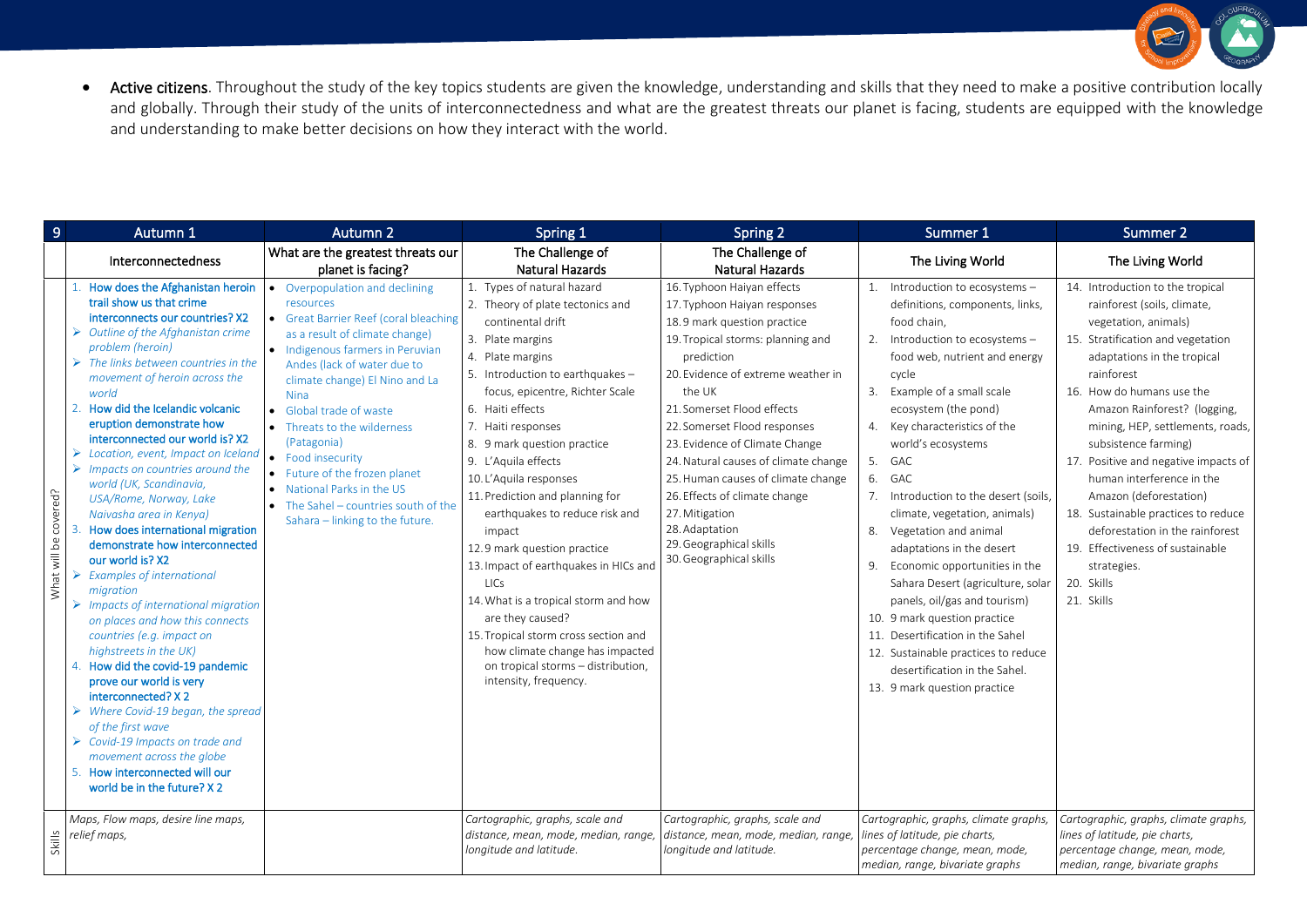

- Breadth, depth and mastery of knowledge. Across Year 10, students will study both human and physical topics, including, *The Changing Economic World*, *Physical Landscapes in the UK* and *Urban Issues and Challenges* and will also complete a fieldwork study in two contrasting environments. Year 10 is the when students will commence their KS4 chosen subject option. Students will build on their prior KS3 knowledge in KS4 for many of the units studied. Students will be first introduced to The Changing Economic World where they will gain an understating of how different countries across the world are classified based on a range of development indicators. This will build on their study of social and economic development in year 7. Further to this students explore the reasons why countries are at varying levels of wealth across the world and what can be done to reduce this gap. Students then apply this understanding to a real world context through the study of Nigeria and specifically how Nigeria had changed from a Low Income Country to a Newly Emerging Economy. This is followed on by exploring the economic changes in the UK, a country at a different stage of development to Nigeria. In Physical Landscapes of the UK students start by exploring the UK's physical landscape and identifying lowland and upland areas. This is the base knowledge that is required to understand landscapes in the UK and will build on their prior study of coasts, rivers and glacial landscapes in years 7, 8, and 9. Students start with the key physical processes involved in the formation of coasts and rivers and then apply this to explain the formation of landforms of erosion and deposition. Once student have grasped this knowledge they will explore the management of coasts and rivers through real-life examples. Students will build on their prior fieldwork skills by completing fieldwork in two contrasting environments and will draw on their year 9 study of interconnectedness by showing an understanding of the interaction between the physical and human worlds. Finally in year 10, students will being their study of Urban Issues and challenges, building on their prior understanding of population and urbanisation in year 8. Students will explore population changes and trends and then look specifically at how urban change has created challenges and opportunities in Rio de Janeiro.
- Interleaved curriculum: As outlined above, all topics draw on knowledge from previous learning. Further mastery is supported through interleaved do now questions, post unit assessments and homework booklets which force students to constantly revisit previous content and consolidate their understanding. This helps students to have a broader knowledge base, in which synoptic links can be made across units taught in years 7-10.
- Geographical skills. In year 10 students will study a range of geographical skills including; cartographic, graphical, numerical and statistical. Throughout the study of Physical Landscapes in the UK students will become competent in using and interpreting OS maps including understanding coordinates, scale and gradient. Throughout their fieldwork study students will gather and use a range of qualitative and quantitative data to interpret, analyse and evaluate geographical information. Students will also be able to use maps with confidence by identifying and describing parents and distributions for example in the Changing economic World, choropleth maps are used to show HDI data across the world.
- Fieldwork skills. Fieldwork will be undertaken in the summer term, and will consist of two enquires in contrasting environments; a human and a physical fieldwork enquiry. This will build on students prior fieldwork skills from KS3. Through both fieldwork enquiries students will gather data primary and secondary data and be expected to apply knowing and understanding to interpret, analyse and evaluate data gathered. Students will also be expected to use a variety of skills and techniques to investigate key geographical questions. They will do this through methods of data collection such as; questionnaires, environmental quality assessments.
- Application of skills and knowledge to the real world. Student understanding of places and processes are developed through an in-depth study places such as Nigeria and the UK in the Changing Economic World. An overview of the UK's physical landscape and an in-depth look at the coastal features on the south coast of the UK and fluvial processes in the south east. Finally, students will study Rio de Janeiro in Brazil. Students will apply this knowledge and understanding to interpret, analyse and evaluate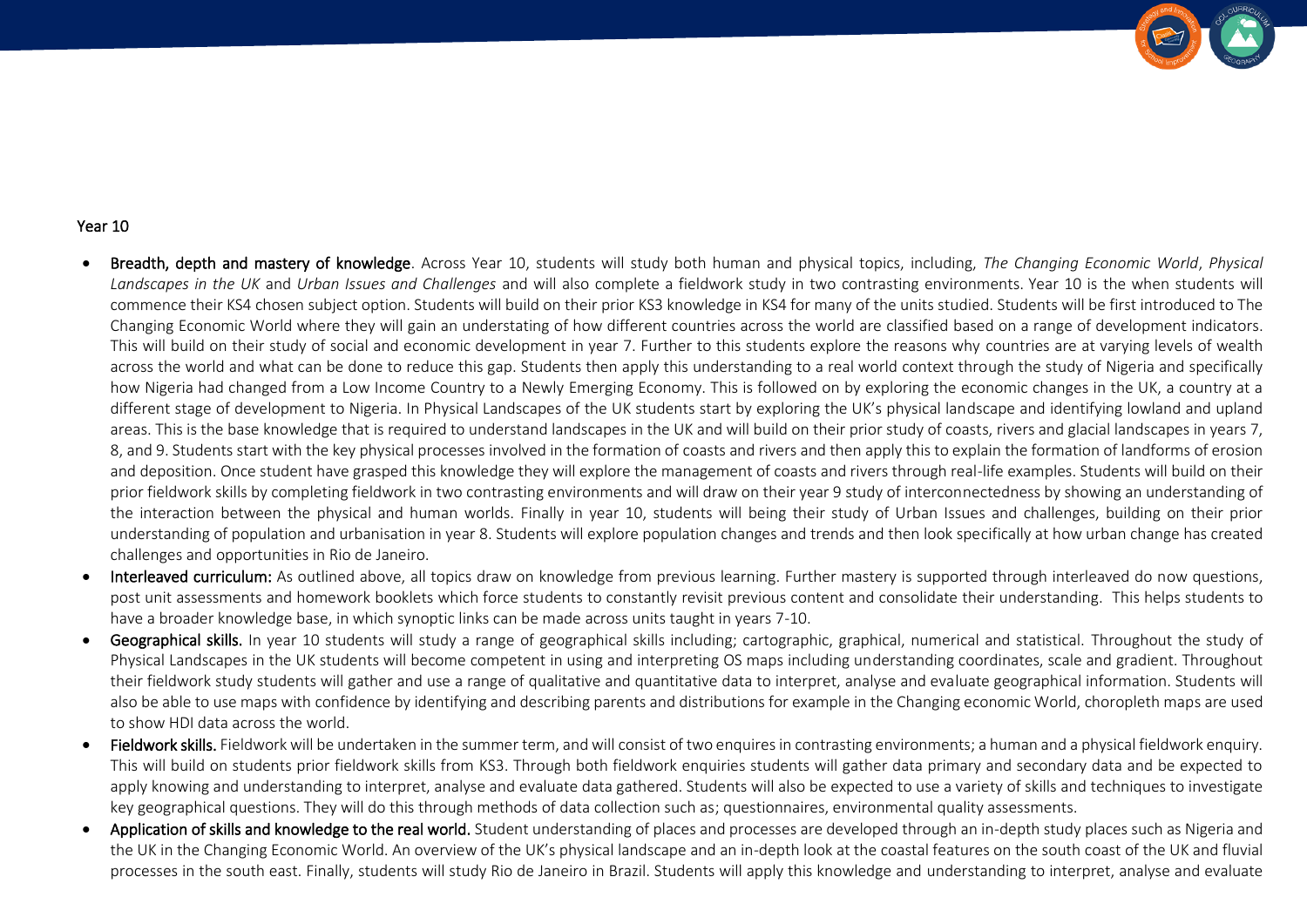

geographical information and issues to make judgements. By year 10, students will be required to apply their knowledge to complex writing skills using sentence parameters and basic sentence starters. This removal of scaffold will help them succeed in their end of year mock exam that requires them to construct complex answers independently.

• Active citizens. Throughout the study of the key topics students are given the knowledge, understanding and skills that they need to make a positive contribution locally and globally. Through their fieldwork enquiries students will also be able to investigate key challenges in the UK.

| 10                    | Autumn 1                                                                                                                                                                                                                                                                                                                                                                                                                                                                                                                                                                                                                                                                                                                                                                                                                                                                                                                                                                                 | <b>Autumn 2</b>                                                                                                                                                                                                                                                                                                                                                                                                                                                                                                                                                                                                                                                                                                                                                                                                | Spring 1                                                                                                                                                                                                                                                                                                                                                                                                                                                                                                                                                                                                                                                                                                                                                         | Spring 2                                                                                                                                                                                                                                                                                                                                                                                                                                                                                                                                                                                                                                                                                                                                                                                                                                                                                                                                                                                                                           | Summer 1                                                                                                                                                                                                 | Summer 2                                                                                                                                                                                                                                                                                                                                                                                                                                                                                                                                                                                                                                                                                                                                                                                                                                                                                                                                                                                         |
|-----------------------|------------------------------------------------------------------------------------------------------------------------------------------------------------------------------------------------------------------------------------------------------------------------------------------------------------------------------------------------------------------------------------------------------------------------------------------------------------------------------------------------------------------------------------------------------------------------------------------------------------------------------------------------------------------------------------------------------------------------------------------------------------------------------------------------------------------------------------------------------------------------------------------------------------------------------------------------------------------------------------------|----------------------------------------------------------------------------------------------------------------------------------------------------------------------------------------------------------------------------------------------------------------------------------------------------------------------------------------------------------------------------------------------------------------------------------------------------------------------------------------------------------------------------------------------------------------------------------------------------------------------------------------------------------------------------------------------------------------------------------------------------------------------------------------------------------------|------------------------------------------------------------------------------------------------------------------------------------------------------------------------------------------------------------------------------------------------------------------------------------------------------------------------------------------------------------------------------------------------------------------------------------------------------------------------------------------------------------------------------------------------------------------------------------------------------------------------------------------------------------------------------------------------------------------------------------------------------------------|------------------------------------------------------------------------------------------------------------------------------------------------------------------------------------------------------------------------------------------------------------------------------------------------------------------------------------------------------------------------------------------------------------------------------------------------------------------------------------------------------------------------------------------------------------------------------------------------------------------------------------------------------------------------------------------------------------------------------------------------------------------------------------------------------------------------------------------------------------------------------------------------------------------------------------------------------------------------------------------------------------------------------------|----------------------------------------------------------------------------------------------------------------------------------------------------------------------------------------------------------|--------------------------------------------------------------------------------------------------------------------------------------------------------------------------------------------------------------------------------------------------------------------------------------------------------------------------------------------------------------------------------------------------------------------------------------------------------------------------------------------------------------------------------------------------------------------------------------------------------------------------------------------------------------------------------------------------------------------------------------------------------------------------------------------------------------------------------------------------------------------------------------------------------------------------------------------------------------------------------------------------|
|                       | The Changing Economic World                                                                                                                                                                                                                                                                                                                                                                                                                                                                                                                                                                                                                                                                                                                                                                                                                                                                                                                                                              | The Changing Economic World                                                                                                                                                                                                                                                                                                                                                                                                                                                                                                                                                                                                                                                                                                                                                                                    | Physical Landscapes in the UK                                                                                                                                                                                                                                                                                                                                                                                                                                                                                                                                                                                                                                                                                                                                    | Physical Landscapes in the UK                                                                                                                                                                                                                                                                                                                                                                                                                                                                                                                                                                                                                                                                                                                                                                                                                                                                                                                                                                                                      | Fieldwork                                                                                                                                                                                                | Urban Issues and Challenges<br>(Rio de Janeiro)                                                                                                                                                                                                                                                                                                                                                                                                                                                                                                                                                                                                                                                                                                                                                                                                                                                                                                                                                  |
| What will be covered? | 1. Development indicators<br>2. Inconsistencies in data and<br>importance of using more than<br>one indicator<br>3. HDI<br>4. Demographic Transition Model<br>5. Population pyramids<br>6. Causes of development gap<br>7. Effects of gap<br>8. Reducing the gap<br>9. Reducing the gap<br>10. Using tourism to close the gap<br>(Jamaica)<br>11.9 mark question practice<br><b>NIGERIA</b><br>12. Where is Nigeria located and what   24. Sustainability in industrial<br>is its local and global importance?<br>13. Nigeria's political, social, cultural<br>and environmental context.<br>14. How is Nigeria connected with<br>other countries?<br>15. What is Nigeria's industrial and<br>employment structure?<br>Movement from primary to<br>secondary. How has this affected<br>economic development?<br>16. TNCs in Nigeria - Shell and KFC.<br>What are their advantages and<br>disadvantages?<br>17. What is aid and what type of aid<br>does Nigeria receive? How is<br>used? | 18. Environmental impacts of rapid<br>economic growth.<br>19. How has rapid economic growth<br>impacted on Nigerian's quality of<br>life?<br>20.9 mark question practice<br>THE UK<br>21. How has UK's economy changed?<br>De-industrialisation and a post-<br>industrial economy.<br>22. What does a post-industrial<br>economy look like?<br>23. Growth of the quaternary sector.<br>What is a science park/business<br>park?<br>development<br>25. How have populations in rural UK<br>changed and why?<br>26. How have road and rail networks<br>changed/developed in the UK?<br>27. How have ports and airports<br>changed in the UK?<br>28. North south divide<br>29. How is the UK linked with the<br>wider world?<br>30.9 mark question practice<br>31.AO3 skills practice<br>32. Skills<br>33. Skills | • Overview of UK landscapes -<br>physical, urban.<br>• Uses of the coastline<br>Waves - terminology and<br>anatomy of constructive and<br>destructive waves<br>Processes of weathering and<br>erosion along the coastline<br>Mass movement<br>• Headland & Bay and Wave cut<br>platform formation<br>• Cave, arch, stack formation<br>• Processes of transportation<br>(longshore drift) and deposition<br>• Formation of beaches and sand<br>dunes<br>• Formation of spits, bars and<br>tombolos<br>Identifying coastal landforms<br>• Swanage Bay landforms<br>• Skills - direction and scale<br>• Why is it important to protect the<br>coastline?<br>Hard engineering strategies<br>Soft engineering strategies<br>• Managed retreat<br>• Case study: Dorset | • Water cycle and drainage basin<br>recap using OS map<br>River profiles and courses<br>$\bullet$ River processes – erosion and<br>weathering<br>• V shape valley and interlocking<br>spurs formation<br>• Waterfall and gorge formation<br>• 2 lessons - landform formation in<br>the upper course $-$ gorge,<br>waterfall and V shape valley<br>• Meander and ox-bow lake<br>formation<br>• 2 lessons - landform formation in<br>the lower course - estuary,<br>floodplain and levees<br>• Locating river landforms on OS<br>maps using contour lines, grid<br>references and symbols<br>• Reading storm hydrographs. What<br>affects the likelihood of flooding<br>(urbanisation, vegetation,<br>deforestation, rock type, gradient)<br>• Case study: social, economic and<br>environmental impacts of the<br>Somerset Floods<br>Hard engineering<br>$\bullet$<br>Soft engineering<br>$\bullet$<br>Case study: how did the<br>government respond to the<br>Somerset floods to reduce the<br>impact and risk of future flooding? | Exemplars of fieldworks available for<br>replication:<br>Is coastal engineering effective in<br>managing erosion along the West<br>Dorset Coastline?<br>How is housing inequality evident in<br>Brixton? | 1. Population distribution. How have<br>urban populations changed?<br>2. Why have urban populations<br>increased: migration and natural<br>increase?<br>3. Introduction to Rio de Janeiro.<br>Breakdown of their population<br>statistics.<br>4. How has urban growth provided<br>social and economic opportunities<br>in Rio? (2 lessons)<br>5. How has urban growth resulted in<br>social challenges in Rio? How have<br>they counteracted these<br>challenges?<br>6. How has urban growth resulted in<br>economic challenges in Rio? How<br>have they counteracted these<br>challenges?<br>7. How has urban growth resulted in<br>environmental challenges in Rio?<br>How have they counteracted these<br>challenges?<br>8. How has urban growth resulted in<br>the creation of favelas? What is<br>the quality of life like in favelas in<br>Rio?<br>9. Urban planning: How has Brazil<br>tried to improve the quality of life<br>for people living in urban areas?<br>Favela Bairro Project |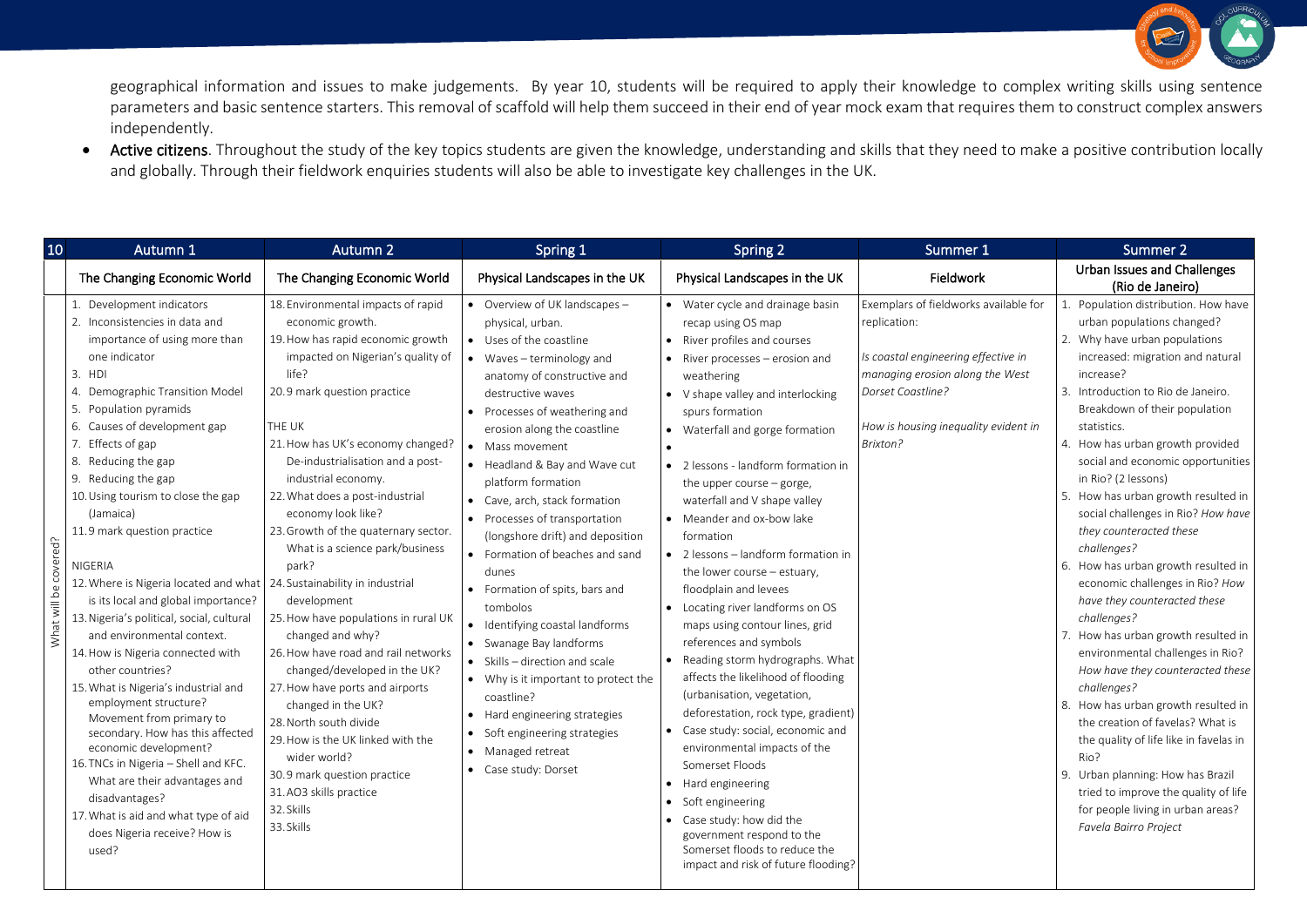|                                                                                                                                                                                                                                                                                                                                                                             |                     |           |                                                                                                                      |                                        | <b>UEOGRAPH</b>                                               |
|-----------------------------------------------------------------------------------------------------------------------------------------------------------------------------------------------------------------------------------------------------------------------------------------------------------------------------------------------------------------------------|---------------------|-----------|----------------------------------------------------------------------------------------------------------------------|----------------------------------------|---------------------------------------------------------------|
|                                                                                                                                                                                                                                                                                                                                                                             |                     |           |                                                                                                                      |                                        |                                                               |
| Cartographic, graphs, OS maps, 4 and Cartographic, graphs, OS maps, 4 and Cartographic, graphs, photographs,<br>  $\frac{8}{56}$   6 figure grid references, scale, straight   6 figure grid references, scale, straight   aerial photographs, 4 and 6 figure grid   $\frac{8}{56}$   and curved lines of distance, DTM,   and curved lines of dista<br>population pyramids | population pyramids | distance. | Cartographic, graphs, photographs,<br>aerial photographs, OS maps, contour<br>lines, 4 and 6 figure grid references, | Data collection:<br>Data presentation: | Line graph, photographs, DTM, dot<br>maps, stacked bar chart. |

- Breadth, depth and mastery of knowledge. Year 11 see students finish their KS4 Geography education, culminating with their GCSE exams. The year starts with students studying the second half of the Urban Issues and Challenges unit where they explore an urban environment in the UK focusing on the process of urban growth and the opportunities and challenges this brings. A local urban environment should be covered during this unit to help students have a better understanding of their local environment and context. The unit finishes with a study of sustainable urban planning and management. This unit draws on a range of previous topics covered across KS3 and KS4, including social and economic development, sustainability, population and urbanisation and interconnectedness and is pivotal for students continuing their study of Geography at KS5 where students must study either Regenerating Places or Diverse Places. During Autumn 2 students undertake their final unit where they study the fundamental resources of food, water and energy. The unit begins with a study of the availability and distribution of these resources in the UK, as well as how their use and availability is changing. Students are well prepared for this exploration due to their coverage of rivers, climate change, resources and development in previous years. The unit then focuses on food availability on a global scale. They will gain an understanding of areas of surplus and deficit, the impact of food insecurity and how countries are trying to increase food supply both commercially and sustainably. The Challenge of Resource Management is finished by the start of Spring 2. The remainder of year 11 will focus on consolidating and applying previous learning to complex exam style questions in preparation for GCSE exams. In Spring 2 students will study the issue evaluation unit released by the exam board that encourages critical thinking and problem solving demonstrating knowledge and understanding from all units of the specification.
- Interleaved curriculum: As outlined above, all topics draw on knowledge from previous learning. Further mastery is supported through interleaved do now questions, post unit assessments and homework booklets which force students to constantly revisit previous content and consolidate their understanding. This helps students to have a broader knowledge base, in which synoptic links can be made across units taught at KS3 and KS4. This will be explicitly drawn on during their study of the issue evaluation in Spring 1 and Summer 1.
- Geographical skills. In year 11 students will study a range of geographical skills including; cartographic, graphical, numerical and statistical. Throughout Urban Issues and Challenge (UK) gain confidence in OS maps, grid references, scale and distance and the numerical skills of mean, mode, median and range. The Challenge of Resource Management is predominately assessed through the use of smaller questions that draw on a range of complex figures. The unit provides multiple opportunities for students to develop these skills. During Spring 2 and Summer 1, students will consolidate and practice all Geographical skills in preparation for their GCSE exams.
- Fieldwork skills. During Spring 2 and Summer 1 students apply their knowledge of undertaking fieldwork skills to exam style questions focusing on justifying their enquiry question, chosen location and methodology, as well as analysing and evaluating their data analysis choices and validity and accuracy of their conclusions.
- Application of skills and knowledge to the real world. Student understanding of places and processes are developed through an in-depth study of places such as their chosen urban environment within the UK, named water transfer schemes and examples of large scale and sustainable agricultural development projects (Thanet Earth and the Makueni sand dam in Kenya).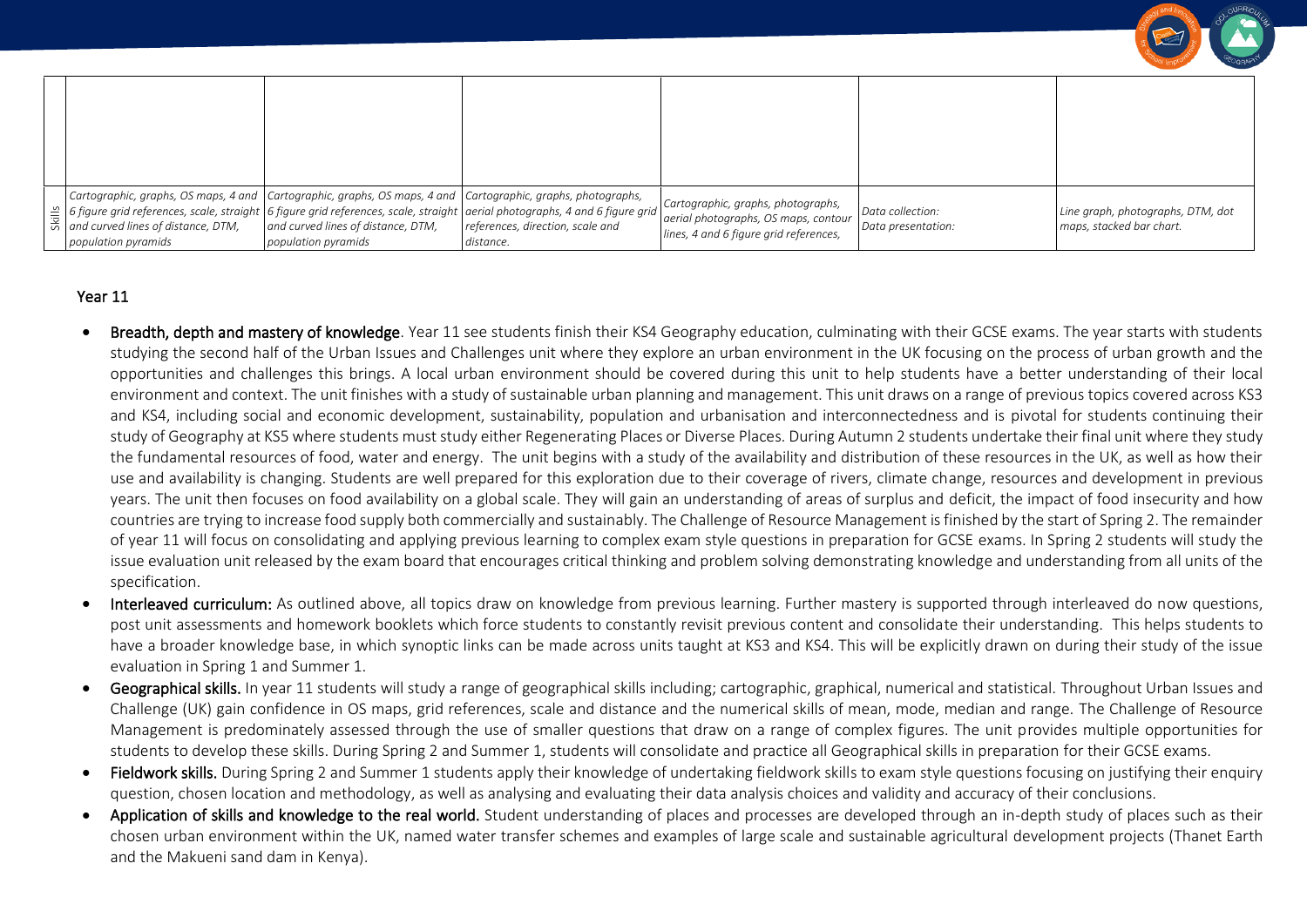

• Active citizens. Throughout the study of the key topics students are given the knowledge, understanding and skills that they need to make a positive contribution locally and globally. Through their knowledge and understanding of resource management and the challenges surrounding resources students can make more informed decisions on how they interact with and use natural resources in their lives.